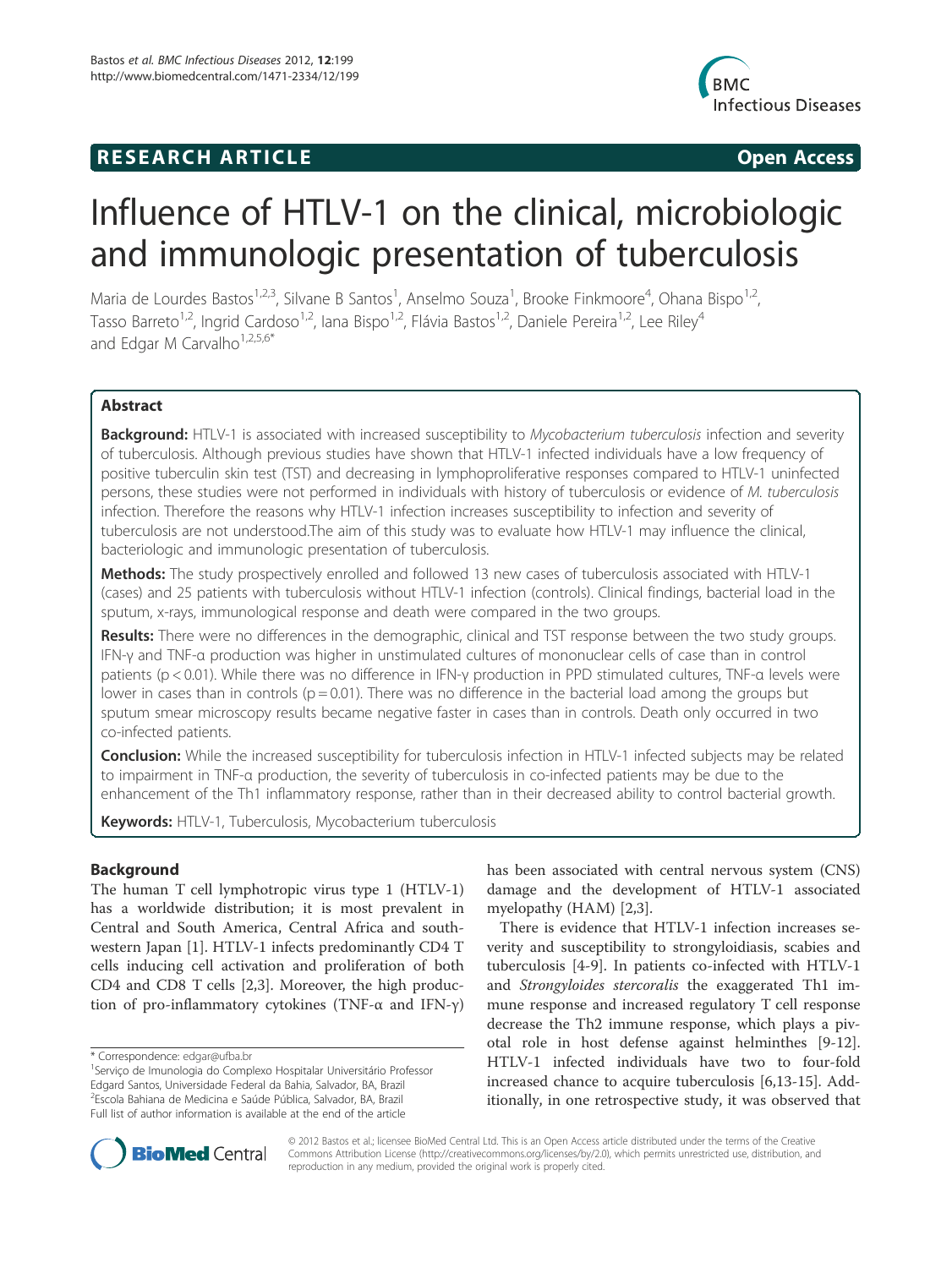HTLV-1 increased the mortality rate of tuberculosis [8]. Since the frequency of responders to tuberculin skin test (TST) [16-18] and in vitro lymphocyte proliferation stimulated by protein purified derivate (PPD) is lower among HTLV-1 infected individuals with tuberculosis than in HTLV-1 uninfected persons [19], it has been proposed that a decrease in type 1 immune response to mycobacterial antigen may increase tuberculosis susceptibility and severity. In this study the clinical, radiologic, immunologic, and bacteriologic features of patients with tuberculosis and HTLV-1 infection were compared with those who had only tuberculosis infection.

## Results

There was no significant difference in the demographic characteristics (age, gender, ethnicity, monthly income and nutritional status) between the 13 patients with tuberculosis and HTLV-1 infection and 25 patients with only tuberculosis. A large proportion of case (54%) and control patients (64%) were underweight (body mass index < 18.4) and the use of alcohol was also similar in both groups. The clinical manifestations, response to TST and the presence and quantification of acid-fast bacilli (AFB) in the sputum in the two groups are shown on Table 1. The presence of fever, asthenia, anorexia and weight loss were similar in the two groups  $(p > 0.05)$ . In both groups the frequency of hospitalization for tuberculosis,

previous tuberculosis and treatment abandonment for tuberculosis was high. There was no difference regarding the frequency of responders to the TST as well as the size of induration. At the time of admission, two patients with HTLV-1 infection and tuberculosis had been receiving therapy for tuberculosis for 28 and 35 days, respectively; in both, the sputum test was negative. However, previous to the therapy, both were documented to have AFB in the sputum, which also grew M. tuberculosis in culture. They were admitted because of toxicity to antituberculosis drugs. No difference in the bacillary load was observed in the two groups at admission. The drug sensibility test revealed one *M. tuberculosis* isolate with multidrug resistance and another with resistance to isoniazid and streptomycin among the cases. In the control group, there was one isolate with resistance to isoniazid, rifampicin and ethambutol and one with resistance to streptomycin. The findings of the chest x-rays were similar in the 2 groups. Cavitation was observed in more than 60% of the patients with or without HTLV-1 infection. Fibrosis and atelectasis occurred in about 50% of the cases and controls. Parenchymal destruction was higher (15.3%) in patients with HTLV-1 infection and tuberculosis than in patients with only tuberculosis. The radiologic findings in patients with HTLV-1 and tuberculosis were not compatible with those observed in patients with T cell impairment. The most common

| Table 1 Clinical and microbiologic characteristics of tuberculosis patients with or without HTLV-1 infection |  |
|--------------------------------------------------------------------------------------------------------------|--|
|--------------------------------------------------------------------------------------------------------------|--|

| Characteristic                                   | TB with HTLV-1 | TB without HTLV-1<br>$(n = 25)$<br>n (%) | p-value |
|--------------------------------------------------|----------------|------------------------------------------|---------|
|                                                  | $(n = 13)$     |                                          |         |
|                                                  | n (%)          |                                          |         |
| <b>Symptoms</b>                                  |                |                                          |         |
| Fever                                            | 11(84.6)       | 21 (84.0)                                | 0.67    |
| Asthenia                                         | 13 (100)       | 25 (100)                                 |         |
| Anorexia                                         | 11(84.6)       | 21 (84.0)                                | 0.35    |
| Weight loss                                      | 11(100)        | 22 (95.7)                                |         |
| Prior hospitalization for TB                     | 6(46.2)        | 7(28.0)                                  | 0.26    |
| Prior treatment for TB                           | 7(53.8)        | 12(48.0)                                 | 0.21    |
| History of treatment abandonment                 | 6(46.2)        | 7(28.0)                                  | 0.45    |
| <b>Clinical examinations</b>                     |                |                                          |         |
| Helminth infections                              | 2(15.4)        | 3(12)                                    | 0.63    |
| PPD positive                                     | 10(76.9)       | 14(63.6)                                 | 0.71    |
| Mean PPD (mm) among PPD positive tests, $\pm$ SD | $12.9 \pm 4.0$ | $10.5 \pm 4.8$                           | 0.23    |
| Sputum bacillary load                            |                |                                          |         |
| $\mathbf 0$                                      | $2(15.4)^{*}$  | 0(0)                                     |         |
| $1+$                                             | 5(38.4)        | 11(44.0)                                 |         |
| $2+$                                             | 2(15.4)        | 3(12.0)                                  |         |
| $3+$                                             | 4(30.8)        | 11(44.0)                                 |         |

 $TB =$  tuberculosis; HTLV-1 = human lymphotropic virus type 1; SD = standard deviation.

The two patients had already been treated for tuberculosis for one month previous to the admission. Before therapy the smear microscopy result was positive.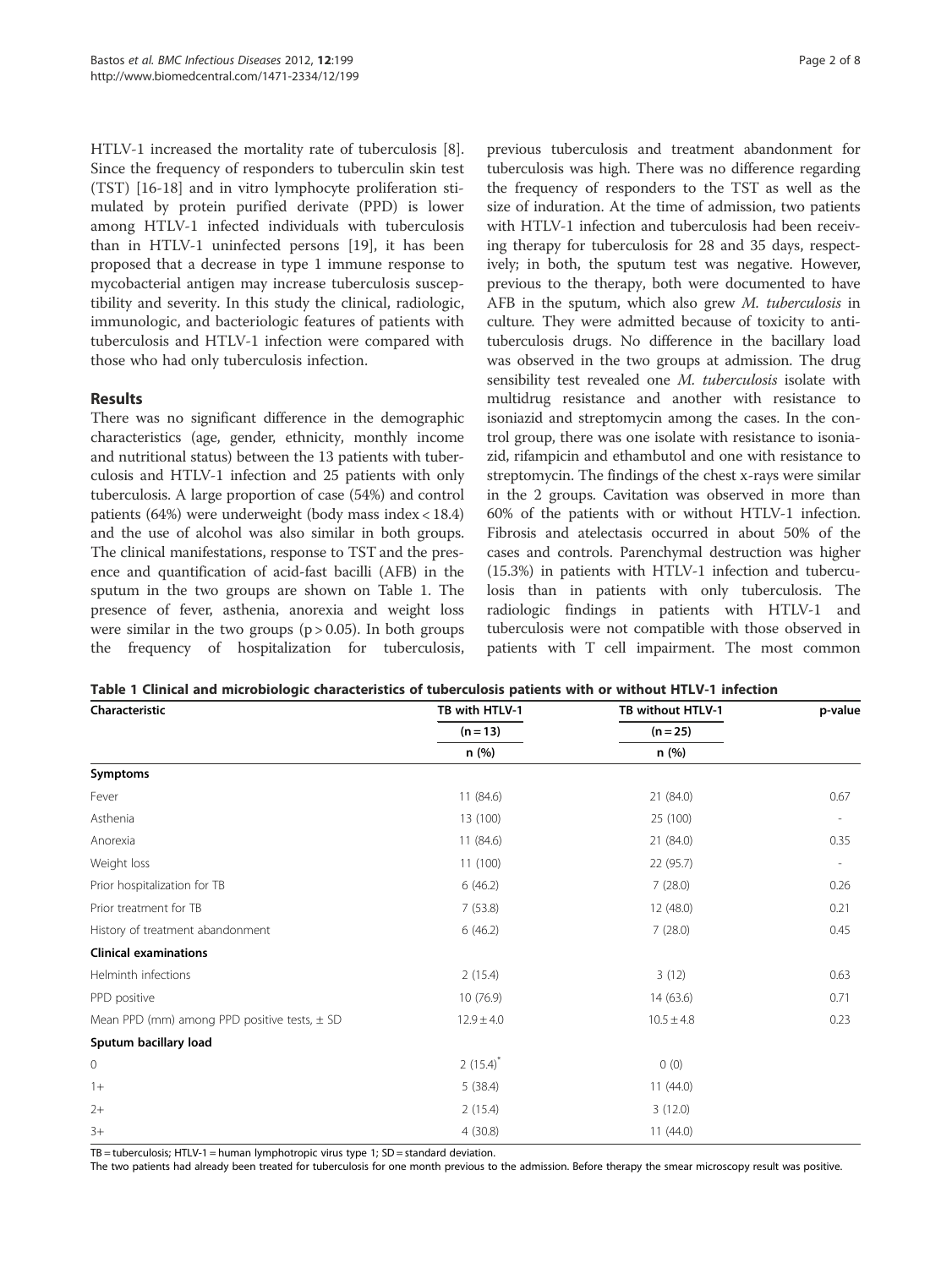findings were fibrosis, atelectasis, pleural thickening and cavitation. All of them were similar in the two groups but the parenchymal destruction lesions were 3.5 fold higher in patients with HTLV-1 infection and tuberculosis than in patients only with tuberculosis.

The therapy for tuberculosis was similar in both groups. The majority of the patients received rifampicin, isoniazid and pyrazinamide. In 33.3% of the cases and in 28% of the controls, patients also received ethambutol. Alternative drugs were given to 15.4% of the cases and to 8% of controls.

Figure 1 shows the survival analysis of patients whose sputum test became negative after 10 and 20 days of therapy. As previously stated, two patients with HTLV-1 infection and tuberculosis were already on therapy and the sputum test was negative. On day 10, while 50% of the patients with tuberculosis and HTLV-1 still had AFB in the sputum, almost 90% of patients with tuberculosis only remained eliminating bacilli. At day 20, 36.4% of the patients with HTLV-1 infection and tuberculosis and 75% of those with tuberculosis only were smear test positive for AFB (p = 0.07; Kaplan-Meier test). However, sputum test conversion occurred faster in patients with HTLV-1 infection and tuberculosis.

The main side effects observed were hepatotoxicity and gastric intolerance (nausea, abdominal pain and vomit) observed in, respectively, 38.5% and 23.1% in the cases and in 28% and 36% in the controls  $(p > 0.05)$ . While death was observed in 2 (15.4%) of the patients with HTLV-1 infection and tuberculosis, none of the patients died in the group only with tuberculosis. Death occurred in one woman and one man. They both had cavitary lung disease, fibrosis, atelectasis and tissue



estimates.

destruction on chest x-rays. Death was due to acute respiratory insufficiency in one case and sepsis in the other.

Regarding HTLV-1 infection, the majority of the cases were HTLV-1 carriers. Four patients had overactive bladder that is considered to be an oligosymptomatic form of HAM. The proviral load was quite variable ranging from 8079 to 499742 copies/ $10^6$ cells.

The spontaneous and PPD induced TNF-α and INF-γ production in supernatants of PBMC are shown in Figure 2. In cultures without stimulus, the median TNF-α level among the group with HTLV-1 infection and tuberculosis (368 pg/mL) ranging from 128 to 5527 pg/mL was higher  $(p = 0.004)$  than that observed in patients with only tuberculosis (73 pg/mL), which ranged from 0 to 738 pg/mL (Figure 2A). In cultures stimulated with PPD, the median and range of TNF-α level in the coinfected patients, 0 pg/mL  $(0 - 2295 \text{ pg/mL})$ , was lower  $(p < 0.01)$  than in patients with only tuberculosis, which was 386 pg/mL  $(0 - 3847 \text{ pg/mL})$  (Figure 2B). The production of IFN-γ in unstimulated cultures in patients with HTLV-1 infection and tuberculosis  $732$  pg/mL  $(0 -$ 2677 pg/mL) was higher ( $p = 0.004$ ) than in patients with only tuberculosis, which was 15 pg/mL  $(0 - 444 \text{ pg/mL})$ (Figure 2C). There was no difference between the groups in the production of IFN-γ in PPD stimulated cultures (Figure 2D). There was no difference  $(p > 0.05)$  in the production of IL-10 in both unstimulated and PPD stimulated cultures; majority of the co-infected patients (60%) and 45% of patients with tuberculosis without HTLV-1 infection had no detectable IL-10 production (data not shown). Addition of anti-IL-10 monoclonal antibody also did not enhance IFN-γ production  $(p > 0.05)$  in either group (data not shown).

The expression of mRNA for IL-12 in unstimulated cultures and the production of IFN-γ in PBMC cultures stimulated with PPD and in cultures with PPD plus exogenous addition of IL-12 are shown in Figure 3. The expression of mRNA for IL-12 in unstimulated cultures was lower in tuberculosis patients with or without coinfection with HTLV-1 than in seronegative controls (Figure 3A). Exogenous addition of IL-12 in cultures stimulated with PPD enhanced IFN-γ production similarly in both groups (Figures 3, B and C).

## **Discussion**

The association between HTLV-1 infection and tuberculosis is widely documented, but little is known about the influence of HTLV-1 on the outcome of M. tuberculosis infection [6,13-15]. In the present study, the two cases of death occurred among co-infected patients, but no impairment in the T cell response to PPD was observed in vivo and in vitro. However, while there was decrease in TNF- $\alpha$  production in PPD stimulated cultures, the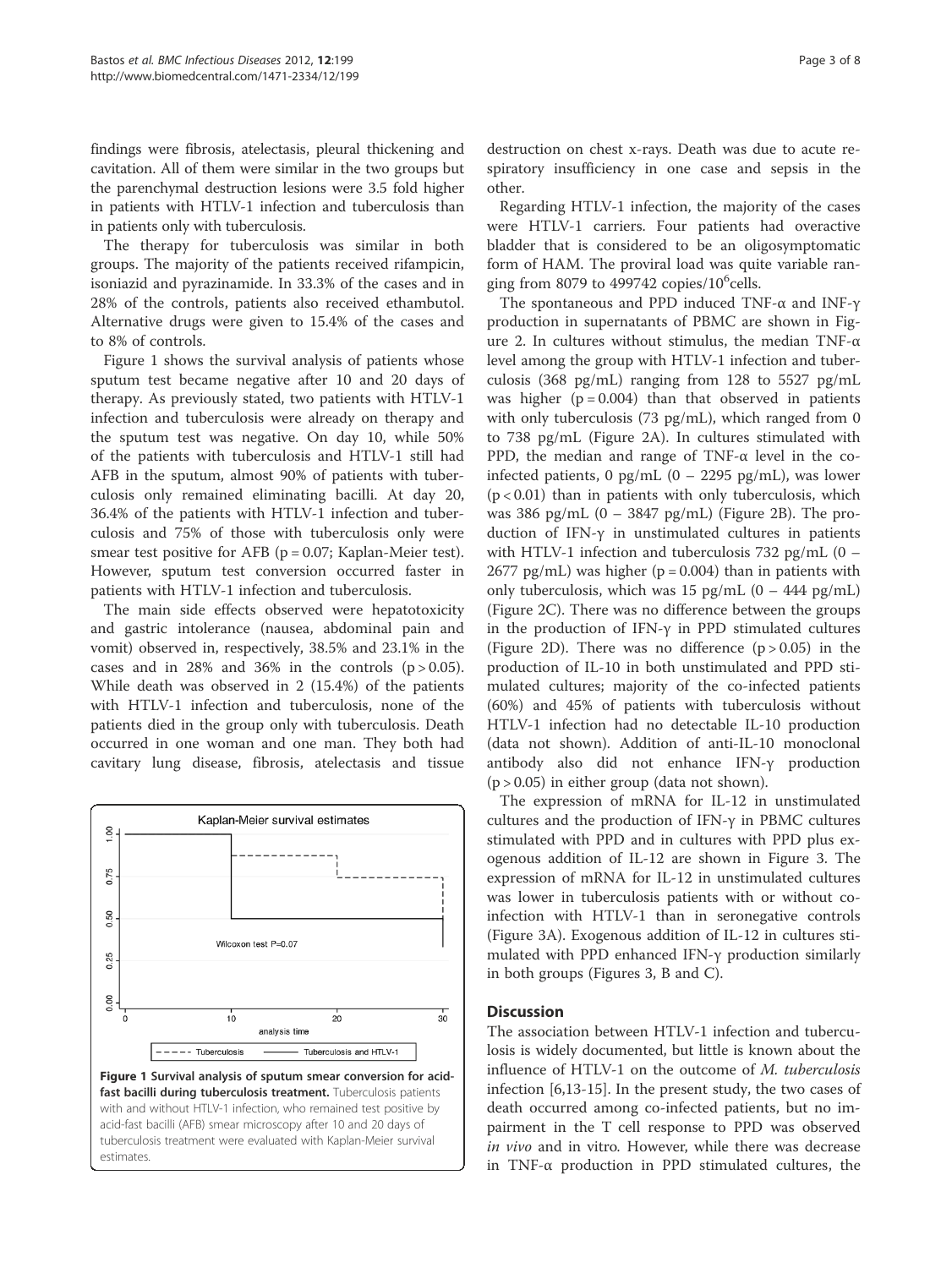

INF-γ production in unstimulated cultures was higher in co-infected patients than in patient only with tuberculosis. These data together with the observation that the sputum smear conversion was faster in the cases compared to controls, suggests that impairment in innate immune response may contribute to acquisition of tuberculosis, and that severity of the disease may be due to exaggerated inflammatory response observed in coinfected patients.

One important limitation of the present study was the characteristics of patients with tuberculosis. The admission for tuberculosis patients is usually due to severity of disease, severe adverse reactions to anti-tuberculosis drugs, history of treatment abandonment and documentation of multidrug-resistant M. tuberculosis [20]. In our case, in addition to the presence of one or more of these factors, a large percentage of the patients were underweight and malnourished, which may have also influenced the clinical course of tuberculosis. Therefore, a similar type of the study should be performed in outpatients with less severe tuberculosis manifestations to determine if the viral infection may change the symptoms and x-rays findings of tuberculosis. Nevertheless, since the frequency of these factors was similar in

tuberculosis patients co-infected or not with HTLV-1, this study gives support to the previous observation that HTLV-1 infection worsens the course of tuberculosis [8].

While there is good evidence that HTLV-1 infection increases the risk for tuberculosis [6,13-15], very little is known about the clinical course of tuberculosis in such patients. In a retrospective study, it was shown that death was significantly more frequent in patients with tuberculosis and HTLV-1 infection than in patients who had only tuberculosis [8,14]. However no information regarding microbiological, radiological or clinical data were provided to determine how HTLV-1 can exacerbate the clinical course of tuberculosis. As previous studies have shown that subjects infected with HTLV-1 have a decreased immune response "*in vivo*" and "in vitro" to PPD [17-19,21], one possibility is that HTLV-1, by decreasing the immune response to M. tuberculosis, not only increases susceptibility but also makes tuberculosis more severe. The results presented here did not show any difference in the frequency of patients who respond to the TST as well as in the size of the induration when the two groups were compared. These data differ from the literature, but the population studied here was quite different from those included in previous studies. In the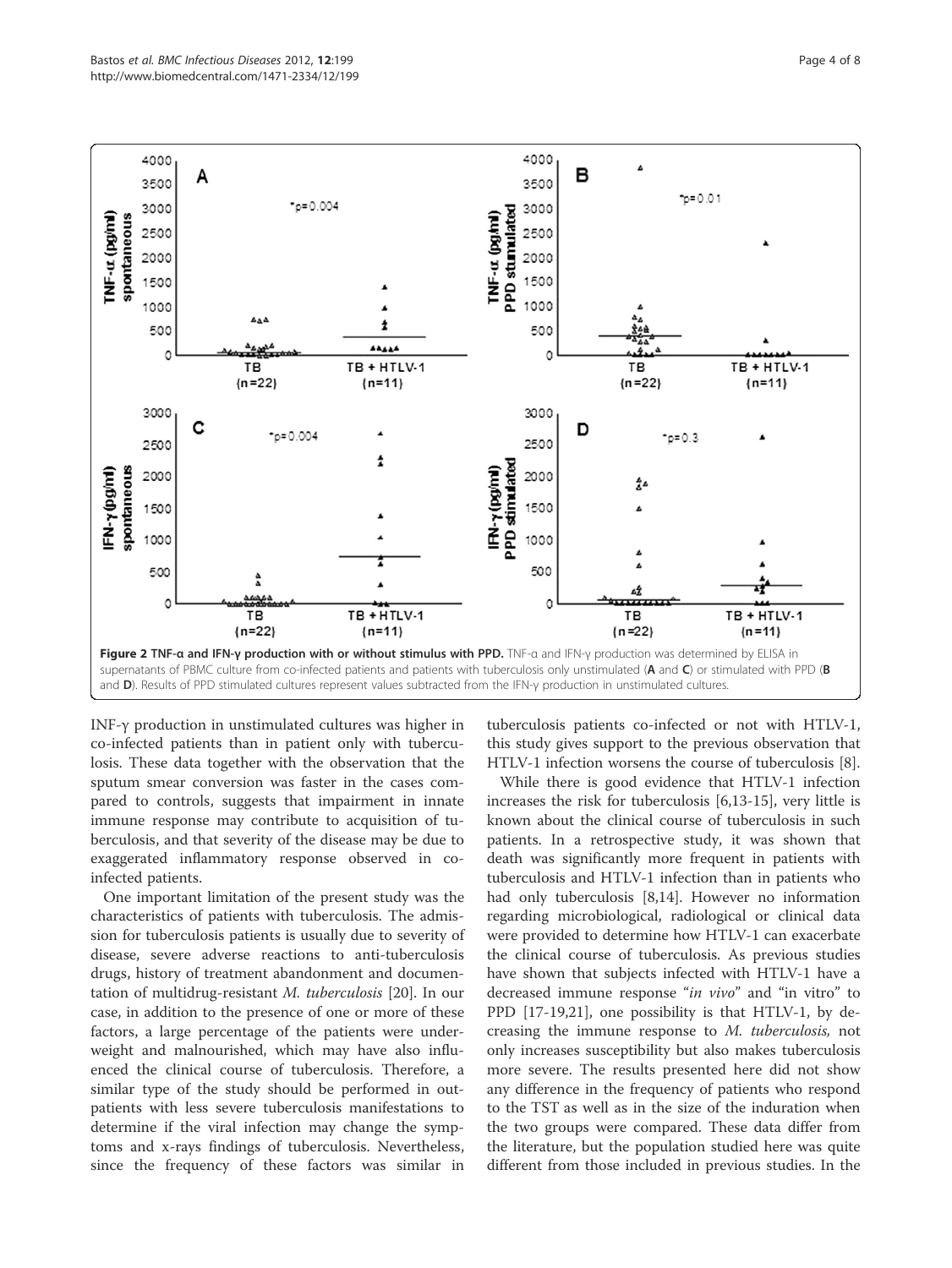

other studies, data were generated from HTLV-1 infected subjects without documented active tuberculosis or even without history of tuberculosis or vaccination with BCG [16-18]. Here all patients had active tuberculosis as documented microbiologically.

In vitro studies showed decrease in lymphocyte proliferation and secretion of cytokines upon stimulation with M. tuberculosis antigen in HTLV-1 infected subjects compared to controls [19,21]. Similar to the in vivo observations, the in vitro studies were also performed in HTLV-1 infected patients without history of tuberculosis. However, it is known that abnormalities in T cell or in antigen present cell function occur in HTLV-1 infection [21-23]. Therefore impairment in the Th1 type of immune response to mycobacterial antigens may increase susceptibility to tuberculosis. However, our clinical radiologic, microbiologic and immunologic data did not show any evidence of impairment in the T cell immune response to mycobacterial antigens in patients with tuberculosis and HTLV-1 infection. For instance patients with HIV infection have impairment in granuloma formation, atypical chest x-ray findings, and slower time to bacterial conversion [24]. Here all patients had AFB in the sputum. The majority had cavitation and fibrosis on chest x-ray, and parenchymal destruction was more frequent in patients with tuberculosis and HTLV-1 infection. These are findings observed in immunocompetent patients with tuberculosis. Moreover, there was no difference in the frequency and size of the TST and there was no difference in IFN-γ production in the two groups in PPD stimulated cultures. Others have found increase in bacillary load in patients with HTLV-1 infection and tuberculosis [14]. In this study we did not find any difference in the bacillary load, and the sputum test became negative faster in patients with tuberculosis coinfected with HTLV-1. Thus, the exaggerated inflammation with HTLV-1 infection may have contributed to the rapid sputum smear conversion and to the severity of tuberculosis. For instance mice lacking IL-27 receptors and mice infected with a M. tuberculosis mce1 operon mutant cannot modulate immune response and mount an exaggerated inflammatory response associated with control of bacterial multiplication, but survival is decreased due to severe damage of the lung [25,26].

Compared to seronegative controls, expression of IL-12 was lower in both groups and exogenous addition of IL-12 enhanced IFN-γ production in a similar way in tuberculosis patients co-infected with HTLV-1 and in patients with tuberculosis. However, while there was no difference in IFN-γ production among the groups, in PPD stimulated cultures, TNF-α was lower in PPD stimulated cultures of patients co-infected with M. tuberculosis and HTLV-1. TNF-α plays a key role in protection against M. tuberculosis [27,28]. Actually emphasis has been given for the important role of innate immune response in the control of M. tuberculosis infection [29,30]. In such a case, the increased susceptibility of HTLV-1 infected individuals to M. tuberculosis may be due to impairment in TNF- $\alpha$  synthesis after exposure to M. tuberculosis, as well as in other component of the immune response not yet determined. However, as IFNγ production is produced in high levels in HTLV-1 infection and a type 1 immune response to M. tuberculosis antigens is not suppressed, granuloma formation is observed and bacterial growth is controlled. Additionally, as HTLV-1 infection is associated with an exaggerated inflammatory response, there is more tissue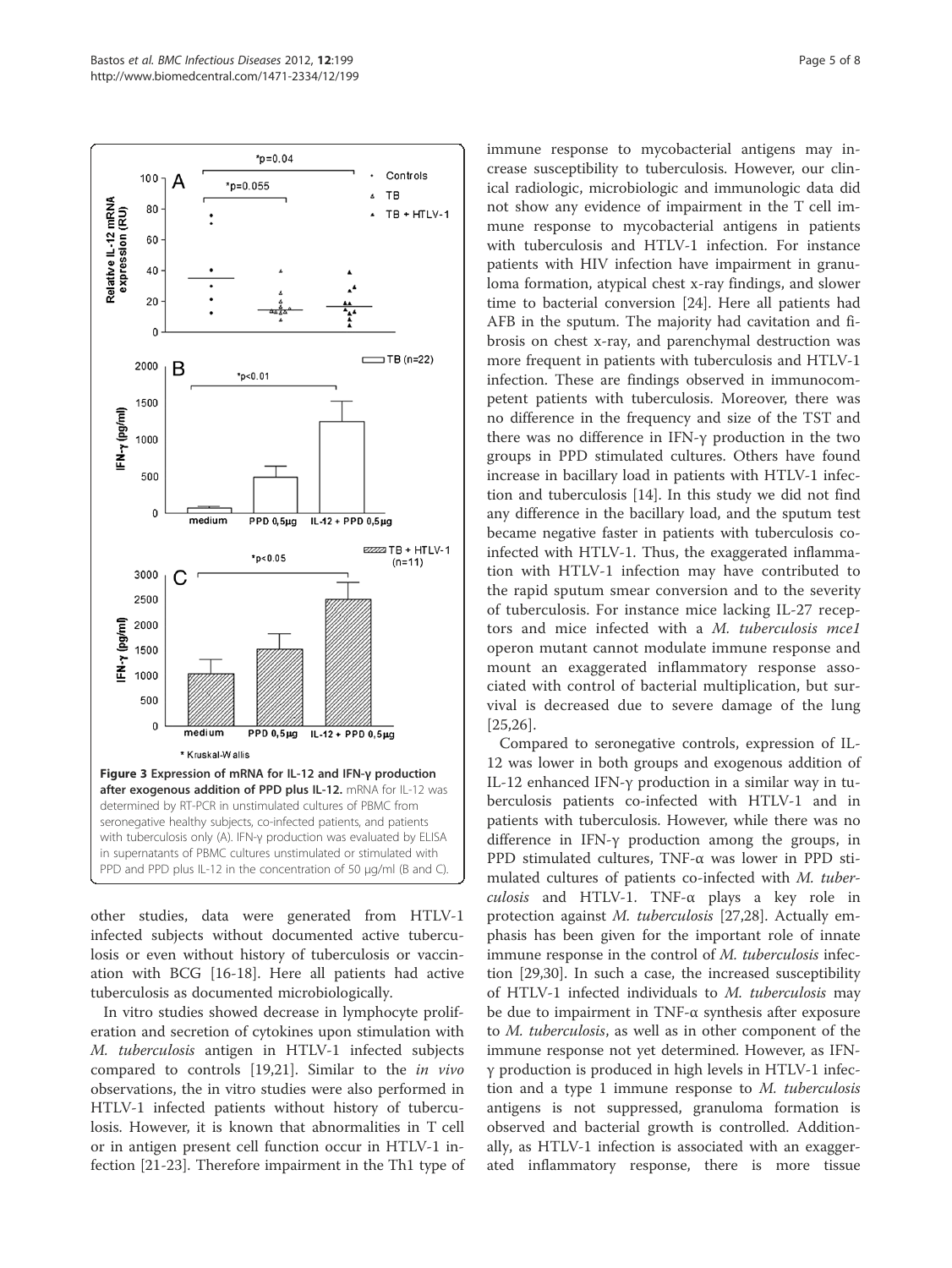damage, which causes severer tuberculosis in HTLV-1 infected subjects.

## Conclusions

While the increased susceptibility of HTLV-1 infected patients to acquire tuberculosis may be due to impaired TNF-α production, the severity of tuberculosis in HTLV-1 infected individuals may be related to an increased inflammatory response.

## Methods

The study participants included 13 patients with diagnosis of tuberculosis and HTLV-1 infection and 25 patients who had tuberculosis without HTLV-1. All patients with tuberculosis consecutively admitted to Hospital Especializado Octávio Mangabeira (HEOM), Salvador, Brazil, from August 2007 to July 2009 were tested for HTLV-1 by ELISA and those who tested positive underwent confirmation by a Western blot test. The inclusion criteria were age between 18 to 60 years, diagnosis of tuberculosis with documentation of acid-fast bacilli (AFB) by microscopy in the sputum and serologic test for HTLV-1. Exclusion criteria included pregnant women, patients with diabetes, kidney failure, HIV infection and use of immunosuppressive drugs. For each patient with tuberculosis and HTLV-1 infection, two controls with only tuberculosis matched by gender and age plus or minus five years of age were included. A case was defined as a patient with two sputum tests positive for AFB by microscopy and a positive ELISA test for HTLV-1 confirmed by Western blot. A standardized questionnaire soliciting demographic and clinical information was completed for each participant at the time of enrolment into the study. A pulmonary specialist (MLB) examined each patient and reviewed laboratory test and the x-ray results. The patients were evaluated at entrance into the study, and at 10, 20 and 30 days after admission. An informed consent was obtained from all participants and the study was approved by the Ethical Committee of the HEOM.

## Laboratory tests

The TST was performed by trained nursing staff at HEOM with 0.1 ml of PPD RT23 (2 tuberculin unit [TU], Statens Serum Institute, Copenhagen, Denmark). The reaction was read 72 h later. The cut-off point for a positive reaction was > 5 mm induration.

Serum samples were screened for antibodies to HTLV-1 by ELISA (Murex HTLV-1, Abbot, Dartford, UK) and confirmed by a Western blot analysis (HTLV Blot2.4, Genelabs, Singapore) performed in accordance with the manufaturer's instructions. Samples were also screened for antibodies to HIV-1 by ELISA (Ortho-Clinical Diagnostics, Raritan, NJ, USA). Sputum of each patient was

examined by the Ziehl-Neelsen staining method and the bacillary load was classified as 1+, 2+, 3+ or negative. Culture of the sputum was also performed in Lowenstein-Jensen culture media.

## Immunological studies

Peripheral blood mononuclear cells (PBMC) were obtained from heparinized venous blood by density gradient centrifugation using Ficoll-Hypaque (Sigma Chemical Co, St. Louis, MD, USA). After washing with saline, the cells were adjusted to 3x10<sup>6</sup>ml and cultured in RPMI 1640 (GIBCO Grand Island, NY, USA) plus 5% heat inactivated human AB serum supplemented with gentamicin and glutamine. Cells were incubated only with medium or stimulated with PPD at concentration of  $1μg/ml$  for 72 hours at 37°C in 5% CO<sub>2</sub>. Determination of TNF-α, IFN-γ and IL-10 was performed by ELISA with monoclonal anti cytokine antibodies [3]. Data expressed in pg/ml represent the amount of protein detected in the supernatants of cultures. The mRNA for IL-12 was performed by real time PCR. HTLV-1 seronegative individuals were used as controls. RNA from cell lysates was isolated in Tri Reagent Solution (Ambion, Applied Biosystems, Foster City, CA, USA). The concentration and purity of RNA as well as DNA synthesis were assessed as previously described [31]. Briefly, for relative quantitative Real Time PCR cDNA specific primers for IL-12 and reference gene HPRT were purchased from RealTimePrimers.com (Real Time primers, LLC, 7304 Mountain Ave, Elkins Park, PA 19027, USA). Relative quantitative PCR reactions were performed on a Real-Time PCR system Step OnePLUS AB Applied Biosystems in a 96-well microtiter plate and a final volume of 10 μL using 0–5 μL of cDNA, 2–5 μL of 2X SYBR Green Master mix (AB Applied Biosystems, Foster City, CA, USA) and 30 pM specific primer mix. The cycling conditions were as follows: 10 min polymerase activation at 95°C followed by 50 cycles of 15 s at 95°C and 1 min at 60°C. All samples were amplified in duplicate, and two negative controls per primer pair were included in each run. Melting curve analysis was performed immediately after amplifications. HPRT mRNA expression was used for normalization. Relative expression levels were obtained as mean ΔCT for each gene using the software Step One $\text{PLUS}^{\text{TM}}$  Software v2.0 (AB Applied Biosystems). Data for stimulated cultures represent the production of cytokine obtained in culture stimulated with PPD. In some experiments IL-12 and anti-IL-10 were added to the cultures and IFN-γ was measured in supernatants.

The HTLV-1 proviral load was performed after DNA extraction from mononuclear cells as previously described [9].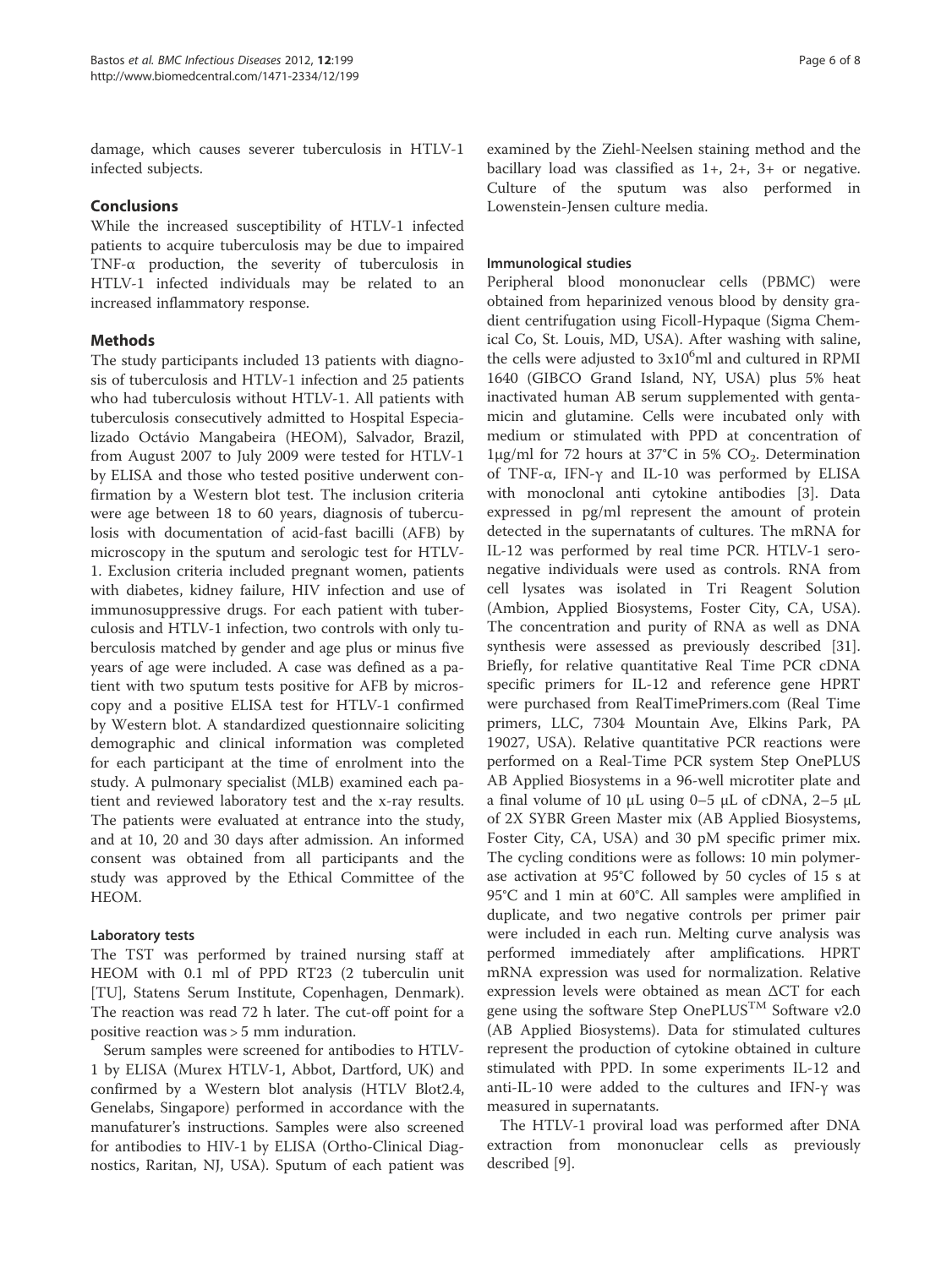#### Statistical analysis

Hospitalized pulmonary TB patients with HTLV-1 were compared to control patients without HTLV-1 by Student *t*-test for continuous variables and Pearson  $x^2$  test for categorical variables. Fisher's exact test was used when one the comparison groups had an expected frequency of five or less. Kaplan-Meier survival analysis was used to compare sputum microscopy conversion after 10 and 20 days of tuberculosis treatment. Comparison of TNF-α, IL-12 and IFN-γ production between the groups was performed by the Mann Whitney U Test. All analysis was performed with statistical software STATA 10.1 (Stata Corp, College Station, TX, USA).

#### Competing interests

The authors declare that they have no competing interests.

#### Authors' contribution

MLB was responsible for the clinical evaluation of the patients, X-ray analysis, data analysis and preparation of the manuscript. OB, TB, IC, IB, FB and DP assisted MLB in the clinical evaluation and followed the patients during hospitalization. BF and LR performed the statistical analysis and review of the manuscript. SS, AS and EMC were responsible for immunological studies. MLB, EMC and LR also participated of the study design, data analysis and in the preparation of the manuscript. All authors read and approved the final manuscript.

#### Acknowledgements

The authors thank Elbe Silva for secretarial assistance in the preparation of the manuscript and the nurse N. Pimentel who collected the blood of the patients.

This study was supported by NIH grant # R01 AI079238. EMC is a senior investigator of CNPq.

#### Author details

1 Serviço de Imunologia do Complexo Hospitalar Universitário Professor Edgard Santos, Universidade Federal da Bahia, Salvador, BA, Brazil. <sup>2</sup>Escola Bahiana de Medicina e Saúde Pública, Salvador, BA, Brazil. <sup>3</sup>Hospital Especializado Octávio Mangabeira, Salvador, BA, Brazil. <sup>4</sup>University of California at Berkeley, Berkeley, USA. <sup>5</sup>Instituto Nacional de Ciência e Tecnologia de Doenças Tropicais (CNPq/MCT), Salvador, BA, Brazil. <sup>6</sup>Serviço de Imunologia, 5 andar, Hospital Universitário Professor Edgard Santos, Rua João das Botas s/n, Canela, Salvador, BA 40110-160, Brazil.

#### Received: 6 January 2012 Accepted: 13 August 2012 Published: 28 August 2012

#### References

- Proietti FA, Carneiro-Proietti AB, Catalan-Soares BC, Murphy EL: Global epidemiology of HTLV-I infection and associated diseases. Oncogene 2005, 24:6058–6068.
- 2. Jacobson S: Immunopathogenesis of human T cell lymphotropic virus type I-associated neurologic disease. J Infect Dis 2002, 186(Suppl 2):S187–S192.
- Santos SB, Porto AF, Muniz AL, de Jesus AR, Magalhaes E, Melo A, Dutra WO, Gollob KJ, Carvalho EM: Exacerbated inflammatory cellular immune response characteristics of HAM/TSP is observed in a large proportion of HTLV-I asymptomatic carriers. BMC Infect Dis 2004, 4:7
- Brites C, Weyll M, Pedroso C, Badaro R: Severe and Norwegian scabies are strongly associated with retroviral (HIV-1/HTLV-1) infection in Bahia, Brazil. Aids 2002, 16:1292–1293.
- 5. Gotuzzo E, Terashima A, Alvarez H, Tello R, Infante R, Watts DM, Freedman DO: Strongyloides stercoralis hyperinfection associated with human T cell lymphotropic virus type-1 infection in Peru. Am J Trop Med Hyg 1999, 60:146–149.
- 6. Marinho J, Galvao-Castro B, Rodrigues LC, Barreto ML: Increased risk of tuberculosis with human T-lymphotropic virus-1 infection: a case– control study. J Acquir Immune Defic Syndr 2005, 40:625–628.
- 7. Neva FA, Murphy EL, Gam A, Hanchard B, Figueroa JP, Blattner WA: Antibodies to Strongyloides stercoralis in healthy Jamaican carriers of HTLV-1. N Engl J Med 1989, 320:252–253.
- 8. Pedral-Sampaio DB, Martins Netto E, Pedrosa C, Brites C, Duarte M, Harrington W Jr: Co-Infection of Tuberculosis and HIV/HTLV Retroviruses: Frequency and Prognosis Among Patients Admitted in a Brazilian Hospital. Braz J Infect Dis 1997, 1:31–35.
- 9. Porto AF, Santos SB, Muniz AL, Basilio V, Rodrigues W Jr, Neva FA, Dutra WO, Gollob KJ, Jacobson S, Carvalho EM: Helminthic infection downregulates type 1 immune responses in human T cell lymphotropic virus type 1 (HTLV-1) carriers and is more prevalent in HTLV-1 carriers than in patients with HTLV-1-associated myelopathy/tropical spastic paraparesis. J Infect Dis 2005, 191:612–618.
- 10. Montes M, Sanchez C, Verdonck K, Lake JE, Gonzalez E, Lopez G, Terashima A, Nolan T, Lewis DE, Gotuzzo E, White AC Jr: Regulatory T cell expansion in HTLV-1 and strongyloidiasis co-infection is associated with reduced IL-5 responses to Strongyloides stercoralis antigen. PLoS Negl Trop Dis 2009, 3:e456.
- 11. Neva FA, Filho JO, Gam AA, Thompson R, Freitas V, Melo A, Carvalho EM: Interferon-gamma and interleukin-4 responses in relation to serum IgE levels in persons infected with human T lymphotropic virus type I and Strongyloides stercoralis. J Infect Dis 1998, 178:1856-1859.
- 12. Porto AF, Neva FA, Bittencourt H, Lisboa W, Thompson R, Alcantara L, Carvalho EM: HTLV-1 decreases Th2 type of immune response in patients with strongyloidiasis. Parasite Immunol 2001, 23:503–507.
- 13. de Lourdes Bastos M, Osterbauer B, Mesquita DL, Carrera CA, Albuquerque MJ, Silva L, Pereira DN, Riley L, Carvalho EM: Prevalence of human T-cell lymphotropic virus type 1 infection in hospitalized patients with tuberculosis. Int J Tuberc Lung Dis 2009, 13:1519–1523.
- 14. Verdonck K, Gonzalez E, Henostroza G, Nabeta P, Llanos F, Cornejo H, Vanham G, Seas C, Gotuzzo E: HTLV-1 infection is frequent among outpatients with pulmonary tuberculosis in northern Lima, Peru. Int J Tuberc Lung Dis 2007, 11:1066–1072.
- 15. Verdonck K, Gonzalez E, Schrooten W, Vanham G, Gotuzzo E: HTLV-1 infection is associated with a history of active tuberculosis among family members of HTLV-1-infected patients in Peru. Epidemiol Infect 2008, 136:1076–1083.
- 16. Murai K, Tachibana N, Shioiri S, Shishime E, Okayama A, Ishizaki J, Tsuda K, Mueller N: Suppression of delayed-type hypersensitivity to PPD and PHA in elderly HTLV-I carriers. J Acquir Immune Defic Syndr 1990, 3:1006–1009.
- 17. Tachibana N, Okayama A, Ishizaki J, Yokota T, Shishime E, Murai K, Shioiri S, Tsuda K, Essex M, Mueller N: Suppression of tuberculin skin reaction in healthy HTLV-I carriers from Japan. Int J Cancer 1988, 42:829-831.
- 18. Welles SL, Tachibana N, Okayama A, Shioiri S, Ishihara S, Murai K, Mueller NE: Decreased reactivity to PPD among HTLV-I carriers in relation to virus and hematologic status. Int J Cancer 1994, 56:337-340.
- 19. Mascarenhas RE, Brodskyn C, Barbosa G, Clarencio J, Andrade-Filho AS, Figueiroa F, Galvao-Castro B, Grassi F: Peripheral blood mononuclear cells from individuals infected with human T-cell lymphotropic virus type 1 have a reduced capacity to respond to recall antigens. Clin Vaccine Immunol 2006, 13:547–552.
- 20. Matos ED, Moreira Lemos AC: Association between serum albumin levels and in-hospital deaths due to tuberculosis. Int J Tuberc Lung Dis 2006, 10:1360–1366.
- 21. Suzuki M, Dezzutti CS, Okayama A, Tachibana N, Tsubouchi H, Mueller N, Lal RB: Modulation of T-cell responses to a recall antigen in human T-cell leukemia virus type 1-infected individuals. Clin Diagn Lab Immunol 1999, 6:713–717.
- 22. Carvalho EM, Bacellar O, Porto AF, Braga S, Galvao-Castro B, Neva F: Cytokine profile and immunomodulation in asymptomatic human Tlymphotropic virus type 1-infected blood donors. J Acquir Immune Defic Syndr 2001, 27:1–6.
- 23. Santos SB, Porto AF, Muniz AL, Luna T, Nascimento MC, Guerreiro JB, Oliveira-Filho J, Morgan DJ, Carvalho EM: Modulation of T cell responses in HTLV-1 carriers and in patients with myelopathy associated with HTLV-1. Neuroimmunomodulation 2006, 13:145–151.
- 24. de Noronha AL, Bafica A, Nogueira L, Barral A, Barral-Netto M: Lung granulomas from Mycobacterium tuberculosis/HIV-1 co-infected patients